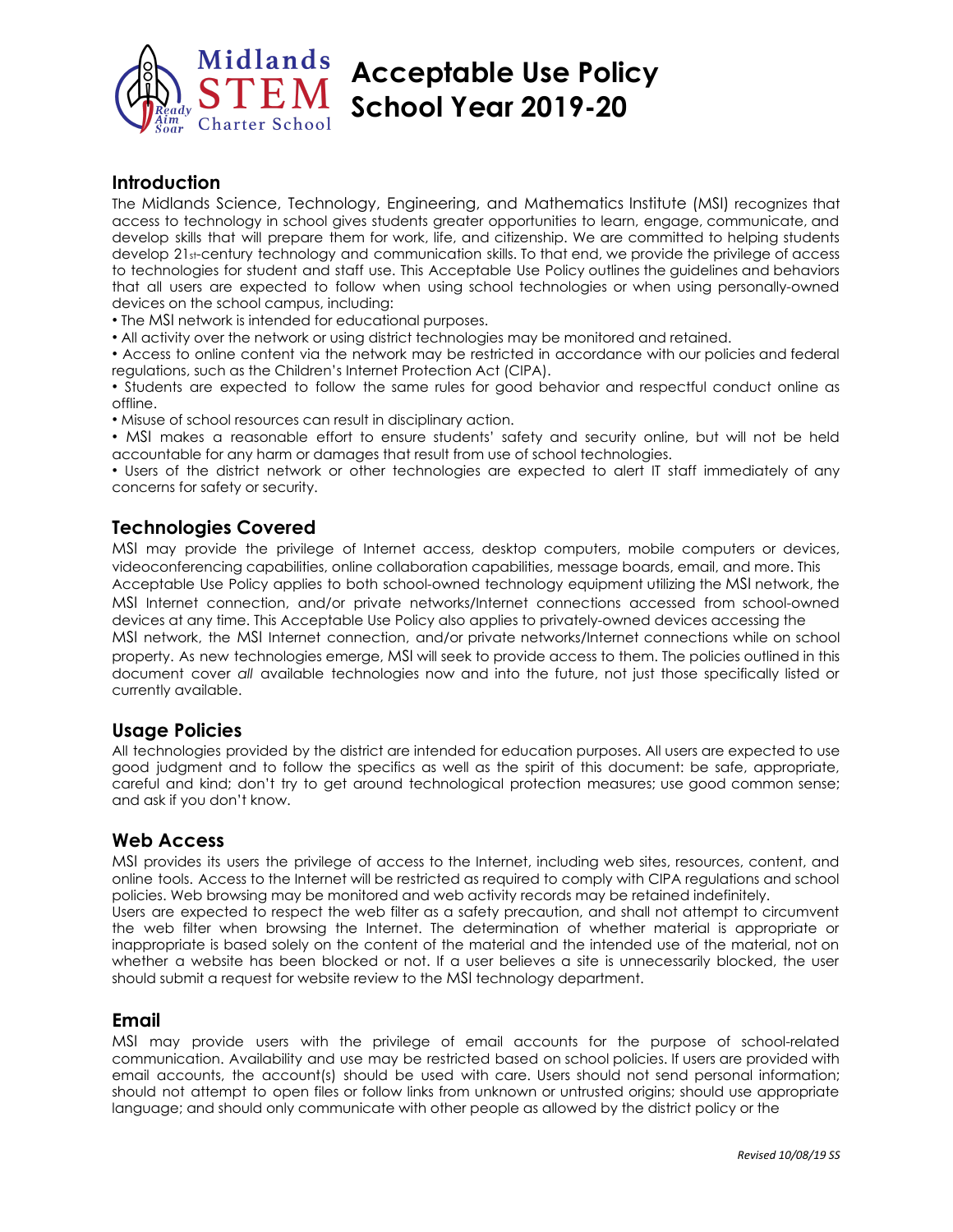

teacher. Users are expected to communicate with the same appropriate, safe, mindful, courteous conduct online as offline. Email usage may be monitored and archived.

## **Social/Web 2.0 / Collaborative Content**

Recognizing the benefits collaboration brings to education, MSI may provide users with access to web sites or tools that allow communication, collaboration, sharing, and messaging among users. Users are expected to communicate with the same appropriate, safe, mindful, courteous conduct online as offline. Posts, chats, sharing, and messaging may be monitored. Users should be careful not to share personally identifying information online.

## **Mobile Devices Policy**

MSI may provide users with mobile computers or other devices to promote learning outside of the classroom. Users should abide by the same acceptable use policies when using school devices off the school network as on the school network. Users are expected to treat these devices with extreme care and caution; these are expensive devices that the school is entrusting to your care. Users should immediately report any loss, damage, or malfunction to IT staff. Users may be financially accountable for any damage resulting from negligence or misuse. Use of school-issued mobile devices off the school network may be monitored.

### **Personally-Owned Devices Policy**

Students should keep personally-owned devices (including laptops, tablets, smart phones, and cell phones) turned off and put away during school hours—unless in the event of an emergency or as instructed by a teacher or staff for educational purposes. Because of security concerns, when personally-owned mobile devices are used on campus, they should not be used over the school network without express permission from IT staff. In some cases, a separate network may be provided for personally-owned devices. Please remember, this Acceptable Use Policy applies to privately-owned devices accessing the MSI network, the MSI Internet connection, and private networks/Internet connections while on school property.

#### **Security**

Users are expected to take reasonable safeguards against the transmission of security threats over the school network. This includes not opening or distributing infected files or programs and not opening files or programs of unknown or untrusted origin. If you believe a computer or mobile device you are using might be infected with a virus, please alert IT. Do not attempt to remove the virus yourself or download any programs to help remove the virus.

#### **Downloads**

Users should not download or attempt to download or run *.exe* programs over the school network or onto school resources without express permission from IT staff. You may be able to download other file types, such as images of videos. For the security of our network, download such files only from reputable sites, and only for education purposes.

#### **Netiquette**

Users should always use the Internet, network resources, and online sites in a courteous and respectful manner. Users should recognize that among the valuable content online there is also unverified, incorrect, or inappropriate content. Users should only use trusted sources when conducting research via the Internet. Users should remember not to post anything online that they wouldn't want students, parents, teachers, or future colleges or employers to see. Once something is online, it's out there—and can sometimes be shared and spread in ways you never intended.

#### **Plagiarism**

Users should not plagiarize (or use as their own, without citing the original creator) content, including words or images, from the Internet. Users should not take credit for things they didn't create themselves, or misrepresent themselves as an author or creator of something found online. Research conducted via the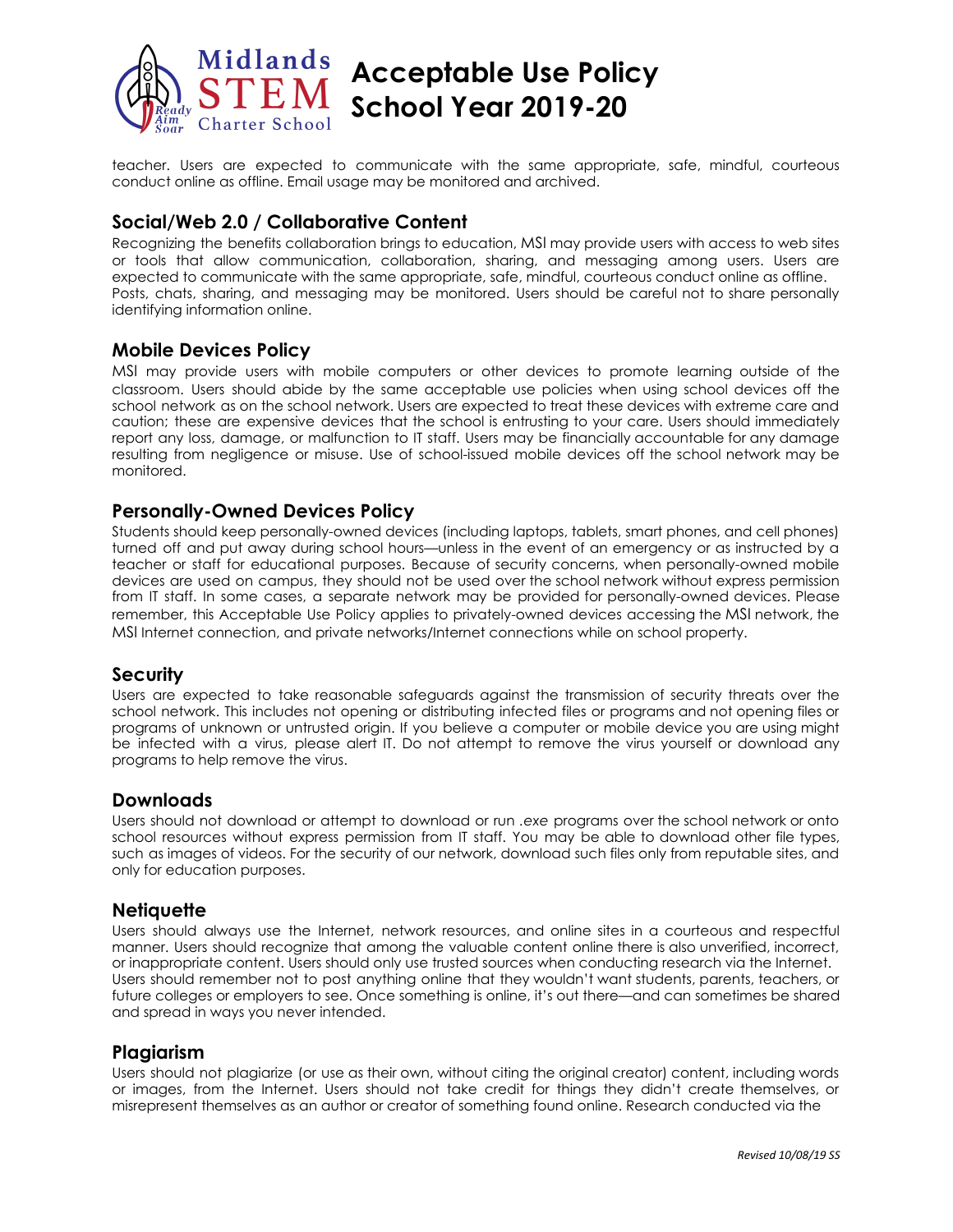

Internet should be appropriately cited, giving credit to the original author.

## **Personal Safety**

Users should never share personal information, including phone number, address, social security number, birthday, or financial information, over the Internet without adult permission. Users should recognize that communicating over the Internet brings anonymity and associated risks, and should carefully safeguard the personal information of themselves and others. Users should never agree to meet in real life someone they meet online without parental permission. If you see a message, comment, image, or anything else online that makes you concerned for your personal safety, bring it to the attention of an adult (teacher or staff if you're at school; parent if you're using the device at home) immediately.

## **Cyberbullying**

Cyberbullying will not be tolerated. Harassing, dissing, flaming, denigrating, impersonating, outing, tricking, excluding, and cyberstalking are all examples of cyberbullying. Don't be mean. Don't send emails or post comments with the intent of scaring, hurting, or intimidating someone else. Engaging in these behaviors, or any online activities intended to harm (physically or emotionally) another person, will result in severe disciplinary action and loss of privileges. In some cases, cyberbullying can be a crime. Remember that your activities are monitored and retained.

## **Social Media Policy**

The district has a separate Social Media Policy that applies to all staff, and may have implications for students. By signing the Acceptable Use Policy users are acknowledging they have been made aware of the Social Media Policy and agree to abide with the requirements of the Social Media Policy. Violations of the Social Media Policy are in effect violations of the Acceptable Use Policy.

## **Examples of Acceptable Use**

I will:

□ Use school technologies for school-related activities.

 Follow the same guidelines for respectful, responsible behavior online that I am expected to follow offline.  $\Box$  Treat school resources carefully, and alert staff if there is any problem with their operation.

 Encourage positive, constructive discussion if allowed to use communicative or collaborative technologies.

 Alert a teacher or other staff member if I see threatening, inappropriate, or harmful content (images, messages, posts) online.

Use school technologies at appropriate times, in approved places, for educational pursuits.

□ Cite sources when using online sites and resources for research.

 $\Box$  Recognize that use of school technologies is a privilege and treat it as such.

 $\Box$  Be cautious to protect the safety of myself and others.

 $\Box$  Help to protect the security of school resources.

This is not intended to be an exhaustive list. Users should use their own good judgment when using school technologies.

## **Examples of Unacceptable Use**

#### I will **not**:

Use school technologies in a way that could be personally or physically harmful.

 Attempt to find inappropriate images or content; intent to seek inappropriate images or content is a violation of this Acceptable Use Policy.

 Create a personal mobile "hot-spot" or utilize a "proxy site" for the purpose of circumventing network safety measures and filtering tools.

 $\Box$  Create, distribute or deploy multi-user servers or gaming software on or within the BCSC network.

Engage in cyberbullying, harassment, or disrespectful conduct toward others.

□ Try to find ways to circumvent the school's safety measures and filtering tools; intent to circumvent safety measures and filtering tools is a violation of this Acceptable Use Policy.

□ Use school technologies to send spam or chain mail.

□ Plagiarize content I find online.